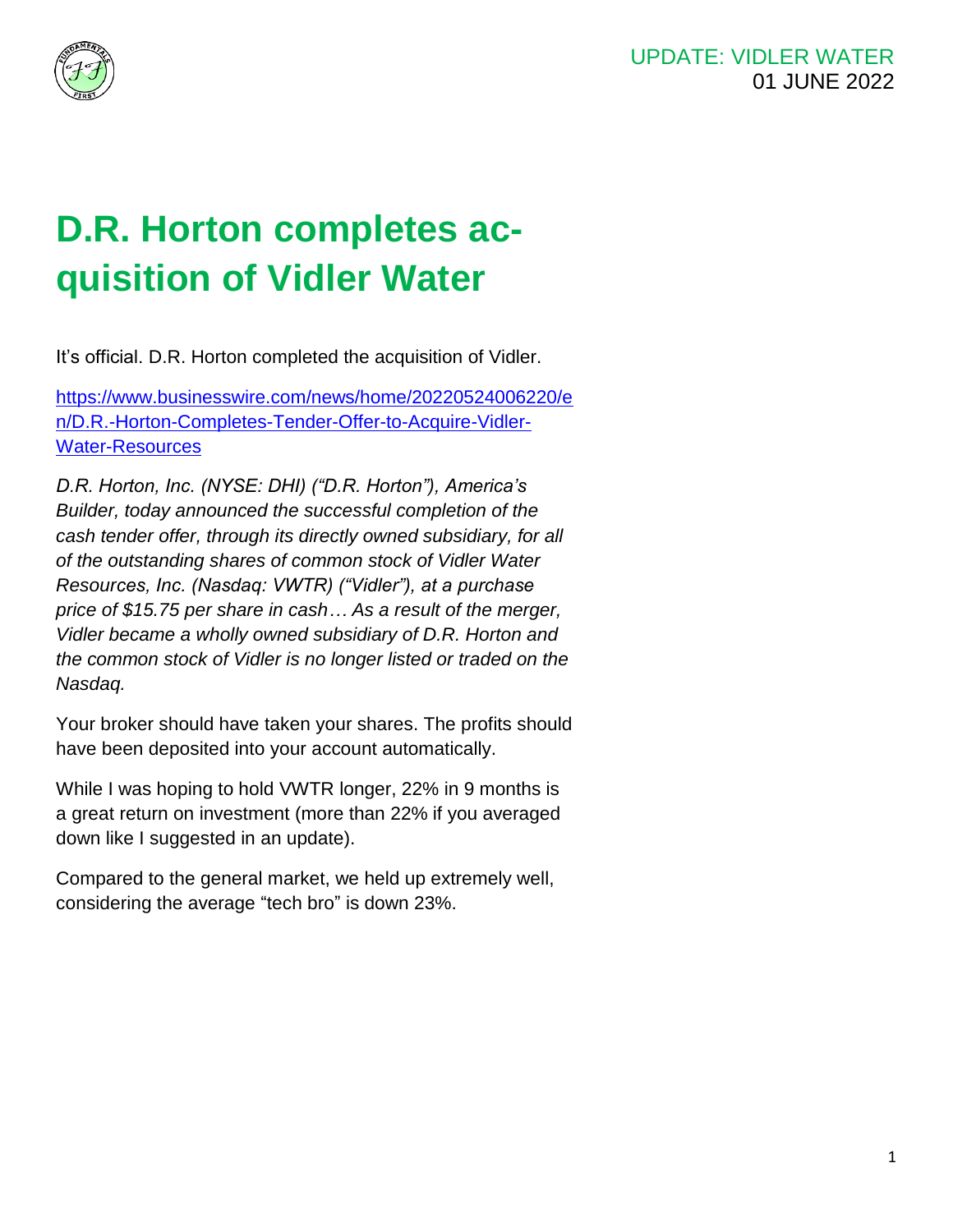

| <b>NAME</b><br><b>COUNTRY</b> | LAST<br>PREV. CLOSE | $+/-$<br>% | <b>TIME</b><br>DATE | <b>YTD</b><br>1 YEAR |
|-------------------------------|---------------------|------------|---------------------|----------------------|
| <b>NORTH AMERICA</b>          |                     |            |                     |                      |
| <b>The Global Dow</b>         | 3.865.94            | $-6.97$    | 10:05:59 PM         | $-7.12%$             |
| <b>USA</b>                    | 3,872.91            | $-0.18%$   | 6/2/2022            | $-5.73%$             |
| Dow Jones                     | 32,813.23           | $-176.89$  | 04:57:20 PM         | $-10.31%$            |
| <b>USA</b>                    | 32,990.12           | $-0.54%$   | 6/1/2022            | $-5.1%$              |
| NASDAQ 100                    | 12,548.36           | $-93.74$   | 05:16:00 PM         | $-23.96%$            |
| <b>USA</b>                    | 12.642.10           | $-0.74%$   | 6/1/2022            | $-8.1%$              |
| NASDAQ Comp.                  | 11,994.46           | $-86.93$   | 05:16:00 PM         | $-24.24%$            |
| <b>USA</b>                    | 12,081.39           | $-0.72%$   | 6/1/2022            | $-12.68%$            |
| <b>NYSE International 100</b> | 6,222.75            | $-33.47$   | 04:05:45 PM         | $-3.5%$              |
| <b>USA</b>                    | 6,256,22            | $-0.54%$   | 6/1/2022            | $-6.68%$             |
| <b>NYSE US 100</b>            | 13.343.89           | $-110.01$  | 04:05:30 PM         | $-8.52%$             |
| <b>USA</b>                    | 13,453.90           | $-0.82%$   | 6/1/2022            | $-1.45%$             |
| Russell 2000                  | 1,854.30            | 3.5        | 09:55:52 PM         | $-18.27%$            |
| <b>USA</b>                    | 1,850.80            | 0.19%      | 6/2/2022            | $-19.34%$            |
| S&P 500                       | 4,101.23            | $-30.92$   | 04:57:20 PM         | $-14.5%$             |
| <b>USA</b>                    | 4,132,15            | $-0.75%$   | 6/1/2022            | $-2.4%$              |

This ends my coverage of Vidler. On to the next one!